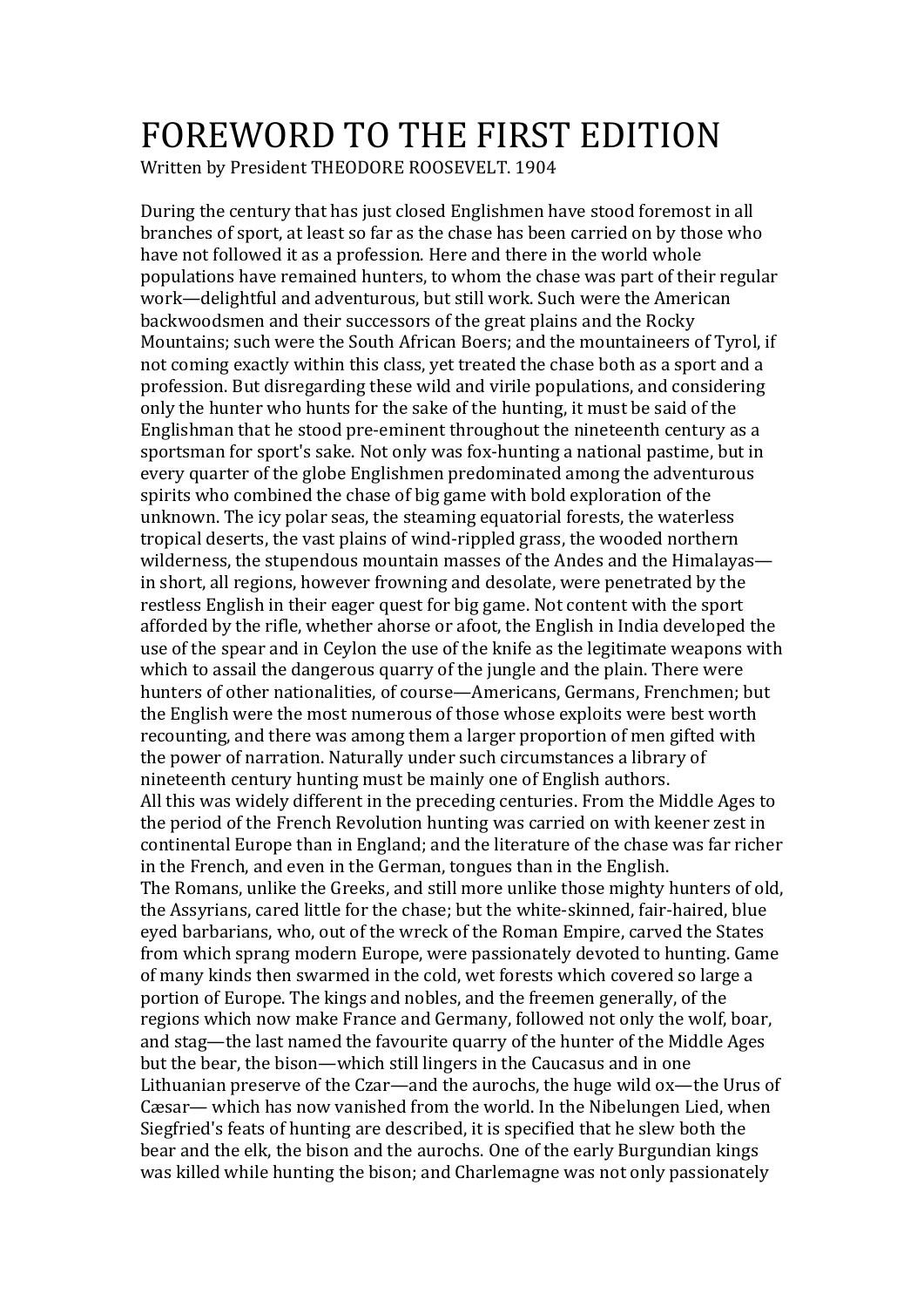devoted to the chase of these huge wild cattle, but it is said prized the prowess shown therein by one of his stalwart daughters.

By the fourteenth century, when the Count of Foix wrote, the aurochs was practically or entirely extinct, and the bison had retreated eastwards, where for more than three centuries it held its own in the gloomy morasses of the plain south-east of the Baltic. In western Europe the game was then the same in kind that it is now, although all the larger species were very much more plentiful, the roebuck being perhaps the only one of the wild animals that has since increased in numbers. With a few exceptions, such as the Emperor Maximilian, the kings and great lords of the Middle Ages were not particularly fond of chamois and ibex hunting; it was reserved for Victor Emmanuel to be the first sovereign with whom shooting the now almost vanished ibex was a favourite pastime. Eager though the early Norman and Plantagenet kings and nobles of England were in the chase, especially of the red deer, in France and Germany the passion for the sport was still greater. In the end, on the Continent the chase became for the upper classes less a pleasure than an obsession, and it was carried to a fantastic degree. Many of them followed it with brutal indifference to the rights of the peasantry and to the utter neglect of all the serious affairs of life. During the disastrous period of the Thirty Years War, the Elector of Saxony spent most of his time in slaughtering unheard-of numbers of red deer; if he had devoted his days and his treasure to the urgent contemporary problems of statecraft and warcraft he would have ranked more nearly with Gustavus Adolphus and Wallenstein, and would have stood better at the bar of history. Louis XVI. was also devoted to the chase in its tamer forms, and was shooting at driven game when the Paris mob swarmed out to take possession of his person. The great lords, with whom love of hunting had become a disease, not merely made of game-preserving a grievous burden for the people, but also followed the chase in ways which made scant demands upon the hardier qualities either of mind or of body. Such debased sport was contemptible then; and it is contemptible now. Luxurious and effeminate artificiality, and the absence of all demands for the hardy virtues, rob any pastime of all title to regard. Shooting at driven game on occasions when the day's sport includes elaborate feasts in tents on a store of good things brought in waggons or on the backs of sumpter mules, while the sport itself makes no demand upon the prowess of the socalled sportsman, is but a dismal parody upon the stern hunting life in which the man trusts to his own keen eye, stout thews, and heart of steel for success and safety in the wild warfare waged against wild nature. Neither of the two authors now under consideration comes in this undesirable class. Both were mighty men with their hands, terrible in battle, of imposing presence and turbulent spirit. Both were the patrons of art and letters, and both were cultivated in the learning of the day. For each of them the chase stood as a hardy and vigorous pastime of the kind which makes a people great. The one was Count Gaston de Foix, author of the most famous of mediæval hunting-books, a mighty lord and mighty hunter, as well as statesman and warrior. The other was Edward, second Duke of York, who at Agincourt "died victorious." He translated into English a large portion of Gaston de Foix's La Chasse, adding to it five original chapters. He called his book "The Master of Game." Gaston's book is better known as Gaston Phoebus, the nickname of the author which Froissart has handed down. He treats not only of the animals of France, but of the ibex, the chamois, and the reindeer, which he hunted in foreign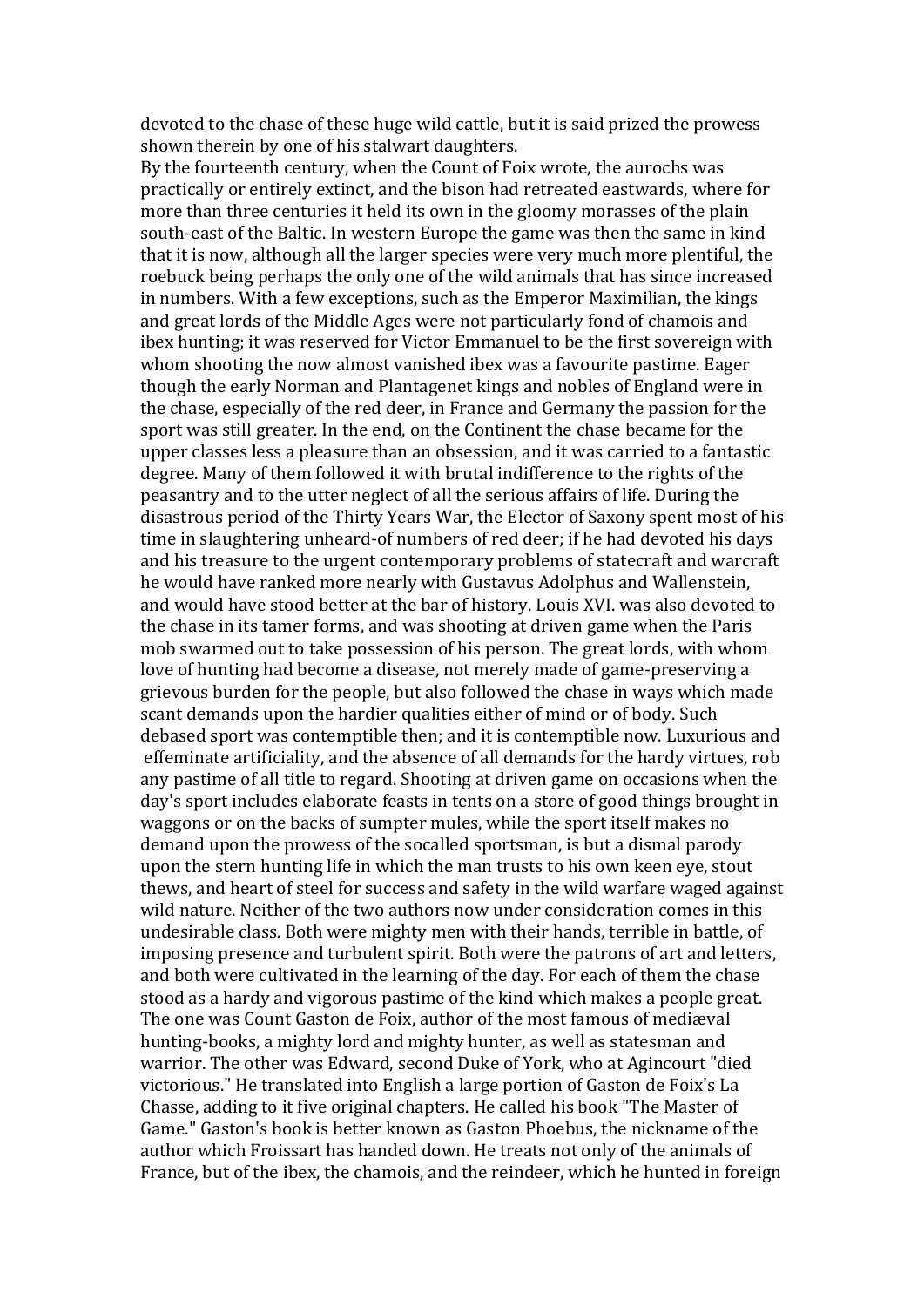lands. "The Master of Game" is the oldest book on hunting in the English language. The original chapters are particularly interesting because of the light they throw upon English hunting customs in the time of the Plantagenets. The book has never hitherto been published. Nineteen ancient manuscript copies are known; of the three best extant two are on the shelves of the Bloomsbury treasure house, the other in the Bodleian Library. Like others of the famous old authors on venery, both the Count of Foix and the Duke of York show an astonishing familiarity with the habits, nature, and chase of their quarry. Both men, like others of their kind among their contemporaries, made of the chase not only an absorbing sport but almost the sole occupation of their leisure hours. They passed their days in the forest and were masters of woodcraft. Game abounded, and not only the chase but the killing of the quarry was a matter of intense excitement and an exacting test of personal prowess, for the boar, or the bear, or hart at bay was slain at close quarters with the spear or long knife. "The Master of Game" is not only of interest to the sportsman, but also to the naturalist, because of its quaint accounts of the "nature" of the various animals; to the philologist because of the old English hunting terms and the excellent translations of the chapters taken from the French; and to the lover of art because of the beautiful illustrations, with all their detail of costume, of hunting accoutrements, and of ceremonies of "la grande venerie"— which are here reproduced in facsimile from one of the best extant French manuscripts of the early fifteenth century. The translator has left out the chapters on trapping and snaring of wild beasts which were contained in the original, the hunting with running hounds being the typical and most esteemed form of the sport. Gaston Phoebus's La Chasse was written just over a century before the discovery of America; "The Master of Game" some fifteen or twenty years later. The former has been reprinted many times. Mr. Baillie-Grohman in reproducing (for the first time) the latter in such beautiful form has rendered a real service to all lovers of sport, of nature, and of books—and no one can get the highest enjoyment out of sport unless he can live over again in the library the keen pleasure he experienced in the wilderness. In modern life big-game hunting has assumed many widely varied forms. There are still remote regions of the earth in which the traveller must depend upon his prowess as a hunter for his subsistence, and here and there the foremost settlers of new country still war against the game as it has been warred against by their like since time primeval. But over most of the earth such conditions have passed away for ever. Even in Africa game preserving on a gigantic scale has begun. Such game preserving may be of two kinds. In one the individual landed proprietor, or a group of such individuals, erect and maintain a private game preserve, the game being their property just as much as domestic animals. Such preserves often fill a useful purpose, and if managed intelligently and with a sense of public spirit and due regard for the interests and feelings of others, may do much good, even in the most democratic community. But wherever the population is sufficiently advanced in intelligence and character, a far preferable and more democratic way of preserving the game is by a system of public preserves, of protected nurseries and breeding-grounds, while the laws define the conditions under which all alike may shoot the game and the restrictions under which all alike must enjoy the privilege. It is in this way that the wild creatures of the forest and the mountain can best and most permanently be preserved. Even in the United States the enactment and